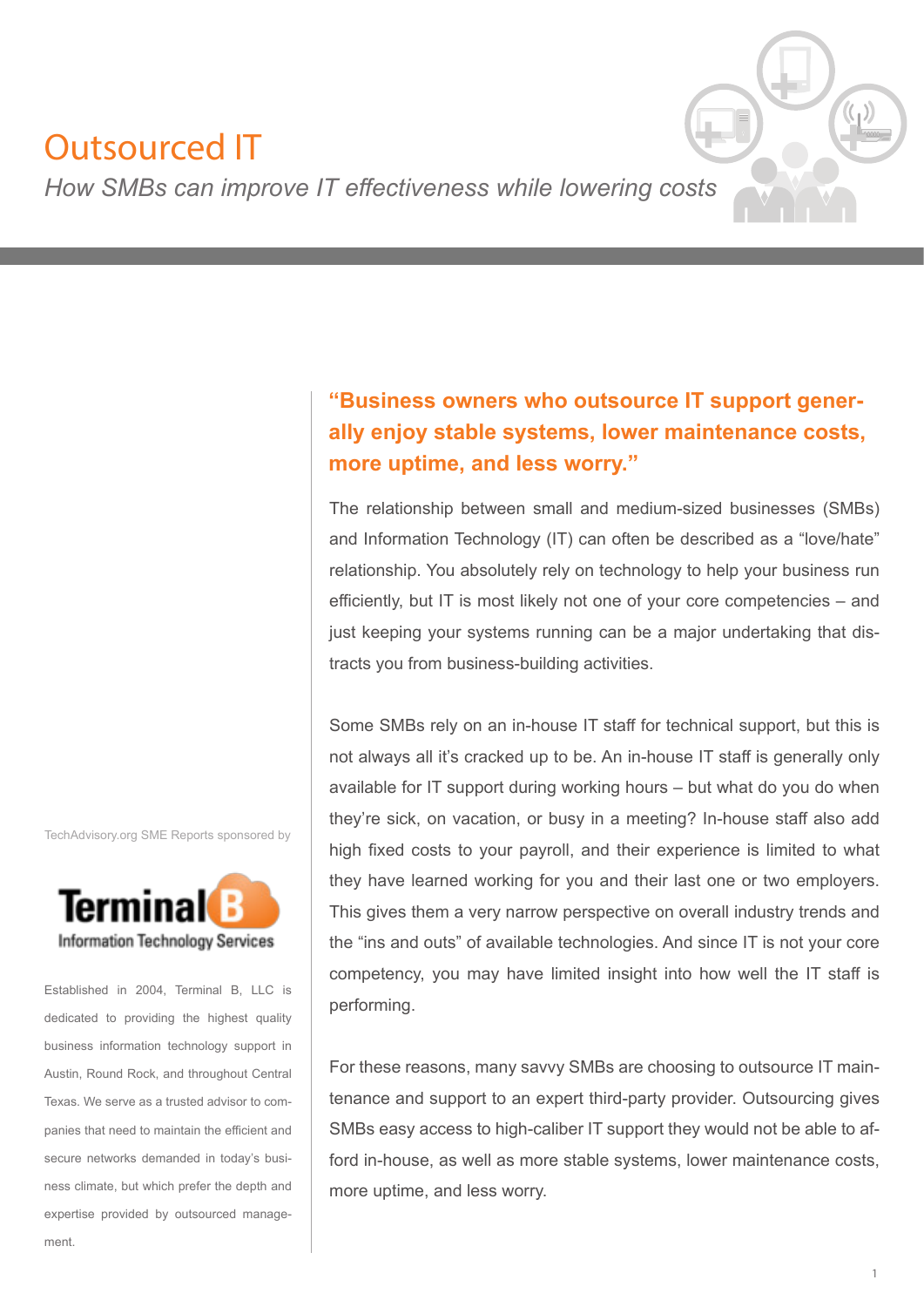## **The strategic advantages of outsourcing vs. fulltime staff**

In a very small business, it's pretty obvious that hiring a full-time IT person, let alone a full staff, is not a viable option. But hiring full-time IT resources may not be the ideal choice for larger businesses either. To illustrate this point, let's take a look at the costs and benefits of hiring one full-time IT staffer compared to contracting with an outsourced IT provider.

| <b>IT Support Option</b>      | <b>Full time IT staff member</b>                                                                                                                                                                                                                                                                                                                                                                                                                                                                                        | <b>Outsourced IT Provider</b>                                                                                                                                                                                                                                                                                                                                                                                                                                                                                                                                                |
|-------------------------------|-------------------------------------------------------------------------------------------------------------------------------------------------------------------------------------------------------------------------------------------------------------------------------------------------------------------------------------------------------------------------------------------------------------------------------------------------------------------------------------------------------------------------|------------------------------------------------------------------------------------------------------------------------------------------------------------------------------------------------------------------------------------------------------------------------------------------------------------------------------------------------------------------------------------------------------------------------------------------------------------------------------------------------------------------------------------------------------------------------------|
| <b>Approximate Cost</b>       | \$5000/month<br>Salary + benefits                                                                                                                                                                                                                                                                                                                                                                                                                                                                                       | \$5000/month<br>Managed services contract                                                                                                                                                                                                                                                                                                                                                                                                                                                                                                                                    |
| <b>Available Resources</b>    | 1 person                                                                                                                                                                                                                                                                                                                                                                                                                                                                                                                | A team of experts with various<br>backgrounds and experience                                                                                                                                                                                                                                                                                                                                                                                                                                                                                                                 |
| <b>Scalability Options</b>    | None                                                                                                                                                                                                                                                                                                                                                                                                                                                                                                                    | Excellent                                                                                                                                                                                                                                                                                                                                                                                                                                                                                                                                                                    |
| <b>Technical Capabilities</b> | Strong:<br>■ PC support<br>• Network and server<br>administration<br>• Patches and upgrades<br>Some experience:<br>Data backup<br><b>Business continuity planning</b><br><b>Security protocols</b><br><b>Product selection and</b><br>procurement<br>Project management<br><b>Licensing</b><br>Limited experience:<br>Infrastructure design and<br>implementation<br>• Network design and<br>implementation<br>• Telephony and VoIP<br>lndustry trends and best<br>practices<br>Strategic business use<br>of technology | Strong:<br>• PC support<br>• Network and server<br>administration<br>• Patches and upgrades<br>• Data backup<br>• Business continuity planning<br><b>Security protocols</b><br>• Product selection and<br>procurement<br>Project management<br><b>Licensing</b><br>Infrastructure design and<br>implementation<br>Network design and imple<br>mentation<br>■ Telephony and VoIP<br>Strategic business use of<br>technology<br>Industry trends and best<br>practices<br><b>PLUS</b><br>• 24/7 system monitoring<br>and support<br>• remote, overnight<br>patches and upgrades |
|                               |                                                                                                                                                                                                                                                                                                                                                                                                                                                                                                                         |                                                                                                                                                                                                                                                                                                                                                                                                                                                                                                                                                                              |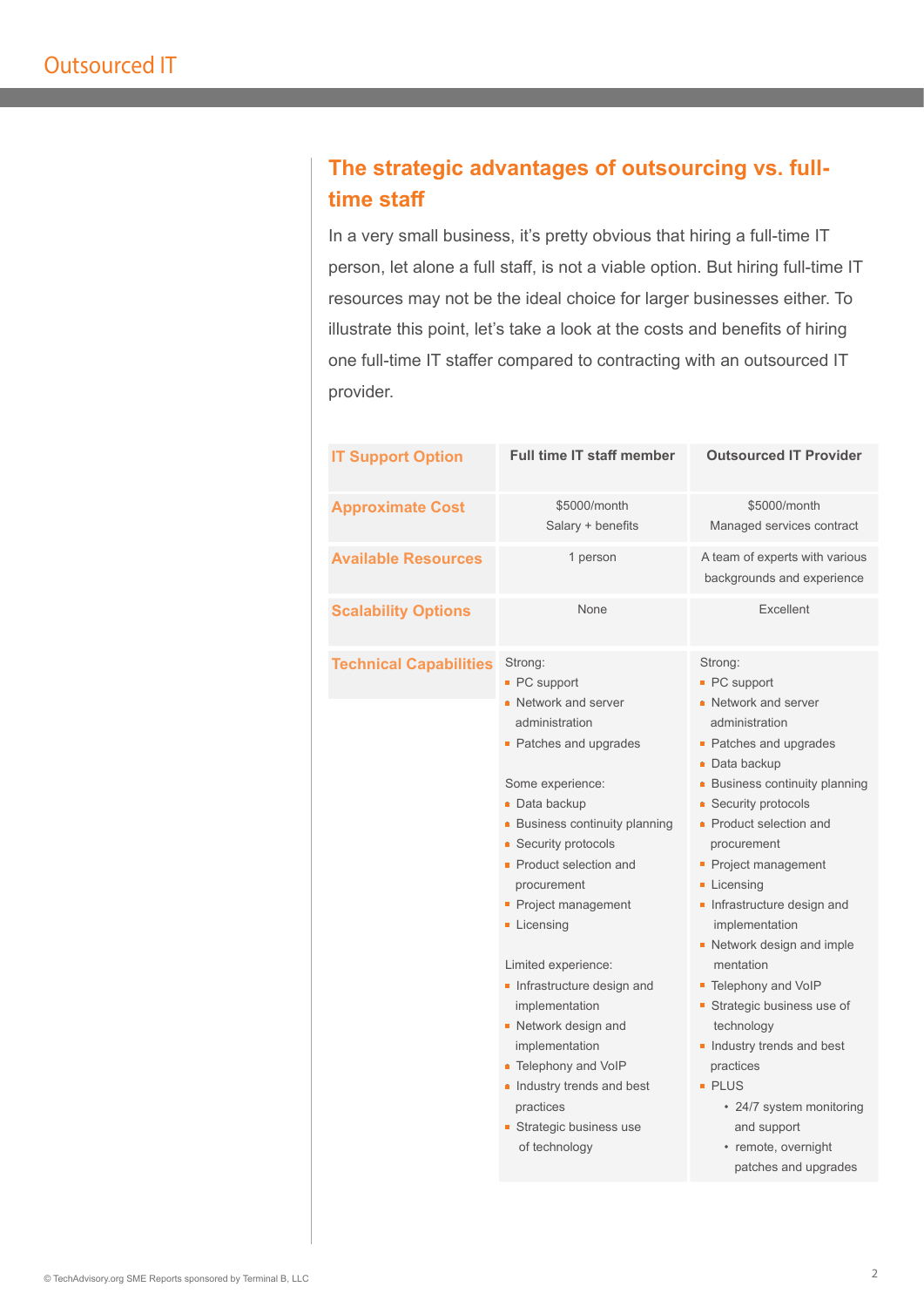| <b>IT Support Option</b> | <b>Full time IT staff member</b>                                                                                                                                              | <b>Outsourced IT Provider</b>                                   |
|--------------------------|-------------------------------------------------------------------------------------------------------------------------------------------------------------------------------|-----------------------------------------------------------------|
| <b>Availability</b>      | $\blacksquare$ 40 hours a week, usually<br>only during normal business<br>hours. Unavailable during<br>sick / personal days,<br>holidays, and vacations.<br>Overtime is extra | $\blacksquare$ 24 / 7 / 365 service<br>■ Fixed fee, no overtime |
|                          |                                                                                                                                                                               |                                                                 |

As you can see, outsourced services generally cost less than maintaining an in-house IT staff – and the technical expertise, availability, and scalability is far superior.

#### **Consider a hybrid solution**

Even if you have an in-house IT solution that works for you, you might benefit from adding an outsourced solution to supplement your existing support. The advantages of a hybrid scenario include:

- adding a new level of expertise and experience
- economically extending service hours
- covering staff shortages
- handling special projects
- freeing up your in-house team to focus on tasks more essential to core operations.

### **Finding an IT company that fits your needs**

Once you've made the decision to outsource, it's time to select a provider – and you will have plenty of options. New IT providers crop up at a dizzying pace, but they're certainly not all equal – or even competent. Anyone who has a history of troubleshooting their friends' computer woes can start up an IT support company, but that doesn't mean they have the breadth of knowledge and experience you need to effectively manage your entire IT environment.

So how can you find an IT company that is right for you and your business? Before signing any contracts, make sure you grill potential providers on these two critical points:

#### "

A business-savvy provider who gets to know your business is much more likely to point out technologies that can provide you with cost savings and enhanced efficiency. "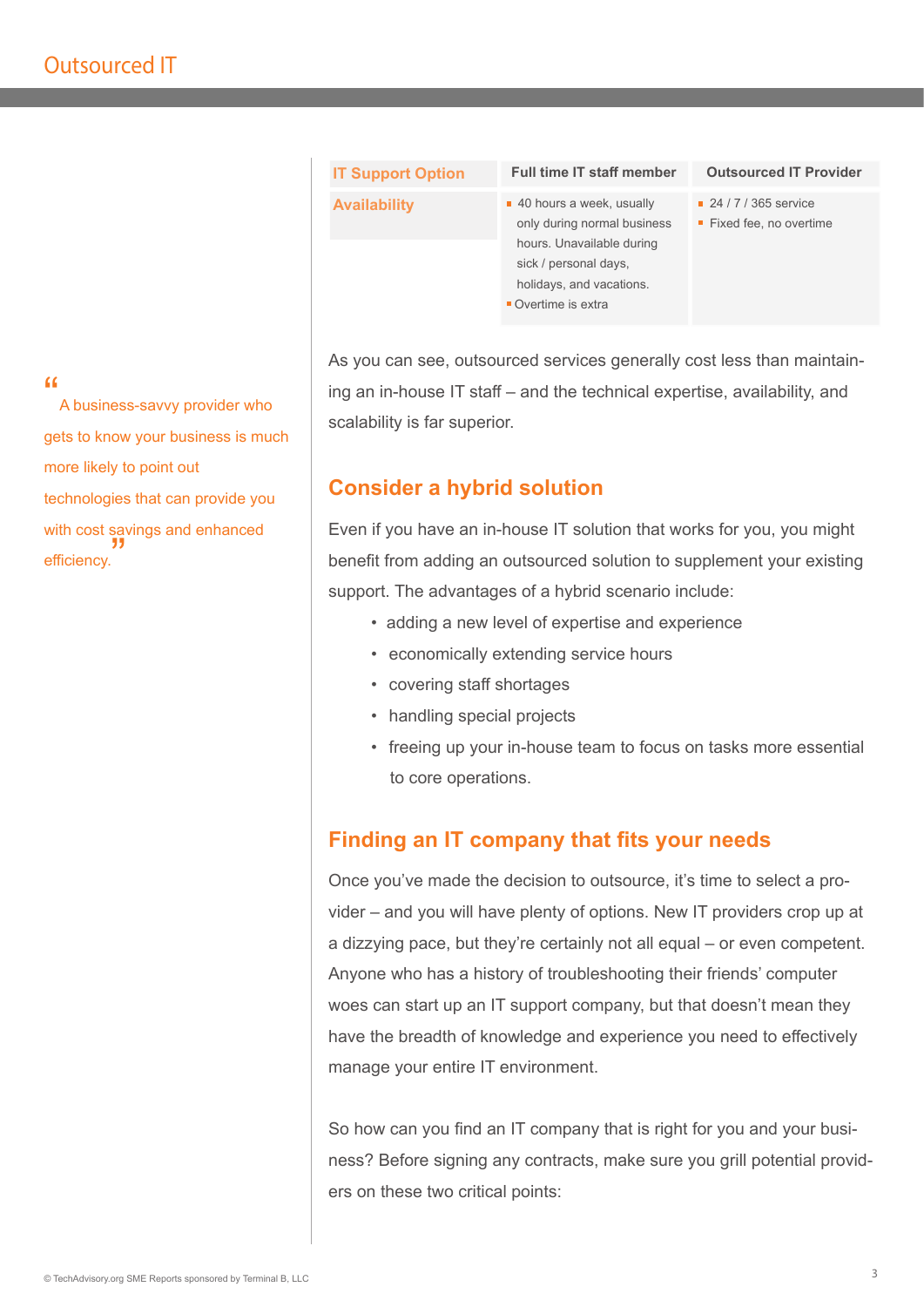- **1. Find out how they view technology in relation to your business.** The most common shortcoming for an outsourced IT provider is not technical expertise – it's business acumen. Ask potential providers how they will manage or recommend technology in light of your specific business goals, and what strategic approach they take to technology as a business tool. Ask for specific examples of how they have merged the two in the past. A business-savvy provider who gets to know your business is much more likely to point out technologies that can provide you with cost savings and enhanced efficiency.
- **2. Explore their communication and management philosophies.** Do they have a set communication process? Are they prepared to adjust services and projects in light of feedback from your team? Will they proactively manage their relationship with you, conducting periodic reviews of your technology and recommending improvements and upgrades? Or are they going to sit back and wait for you to come to them?

A truly effective IT Company will do more than just fix what's broken. You want a service that understands your business and goals and will proactively help you reach them. Investigating these two areas carefully will help you select a provider who will be an asset to your business for many years.

#### **Happily Ever After**

Outsourcing IT support can be a win/win for many SMBs. If the relationship is entered into carefully, an outsourced provider can offer far superior technical expertise and 24/7 availability at approximately the same cost as (or even less than) full-time resources – without the overhead, HR paperwork, sick days, or overtime. The right provider will show you ways to use technology to lower costs and increase productivity for greater payback on your IT investments.